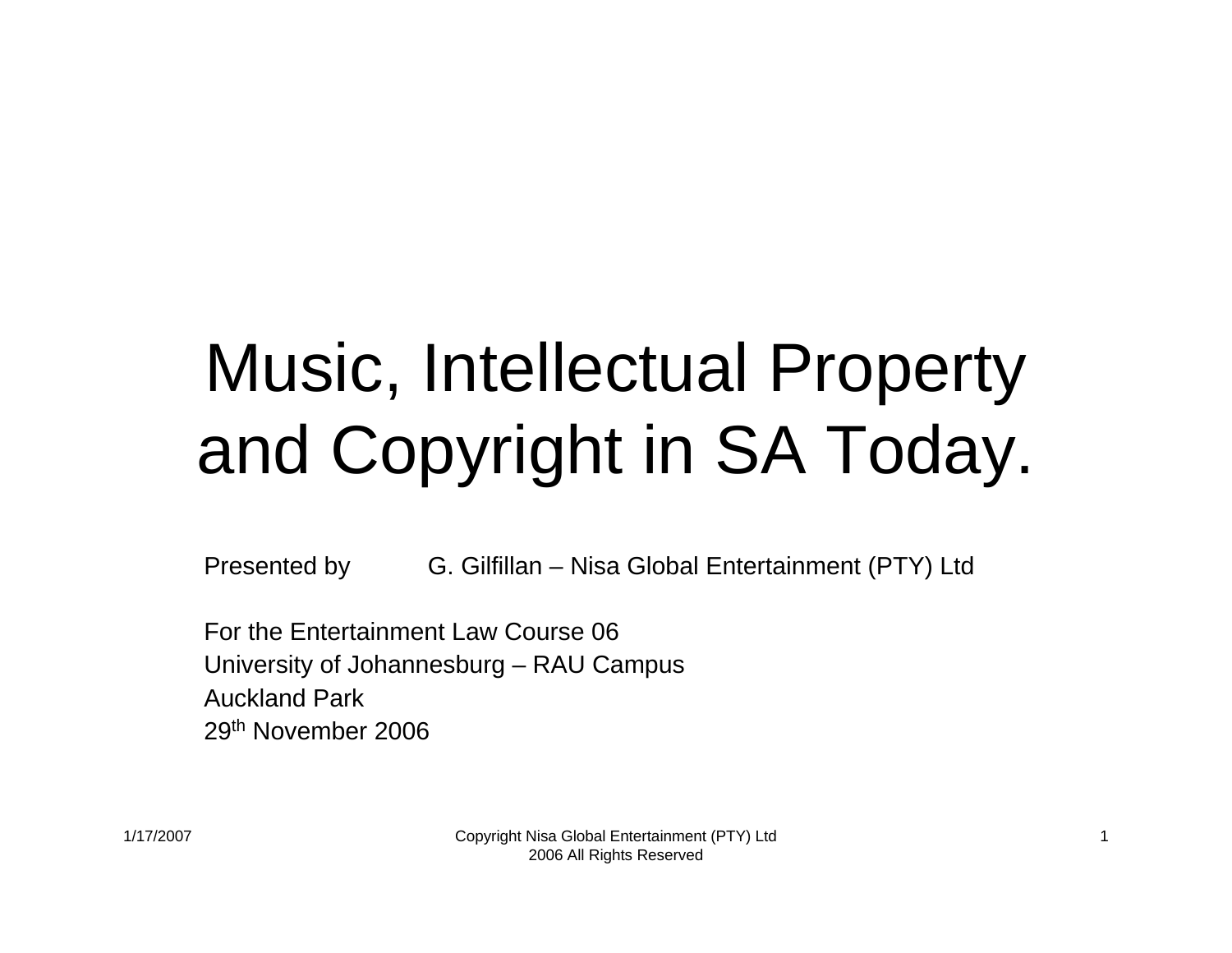#### The Ages of Music as a Business The Song and its Performance

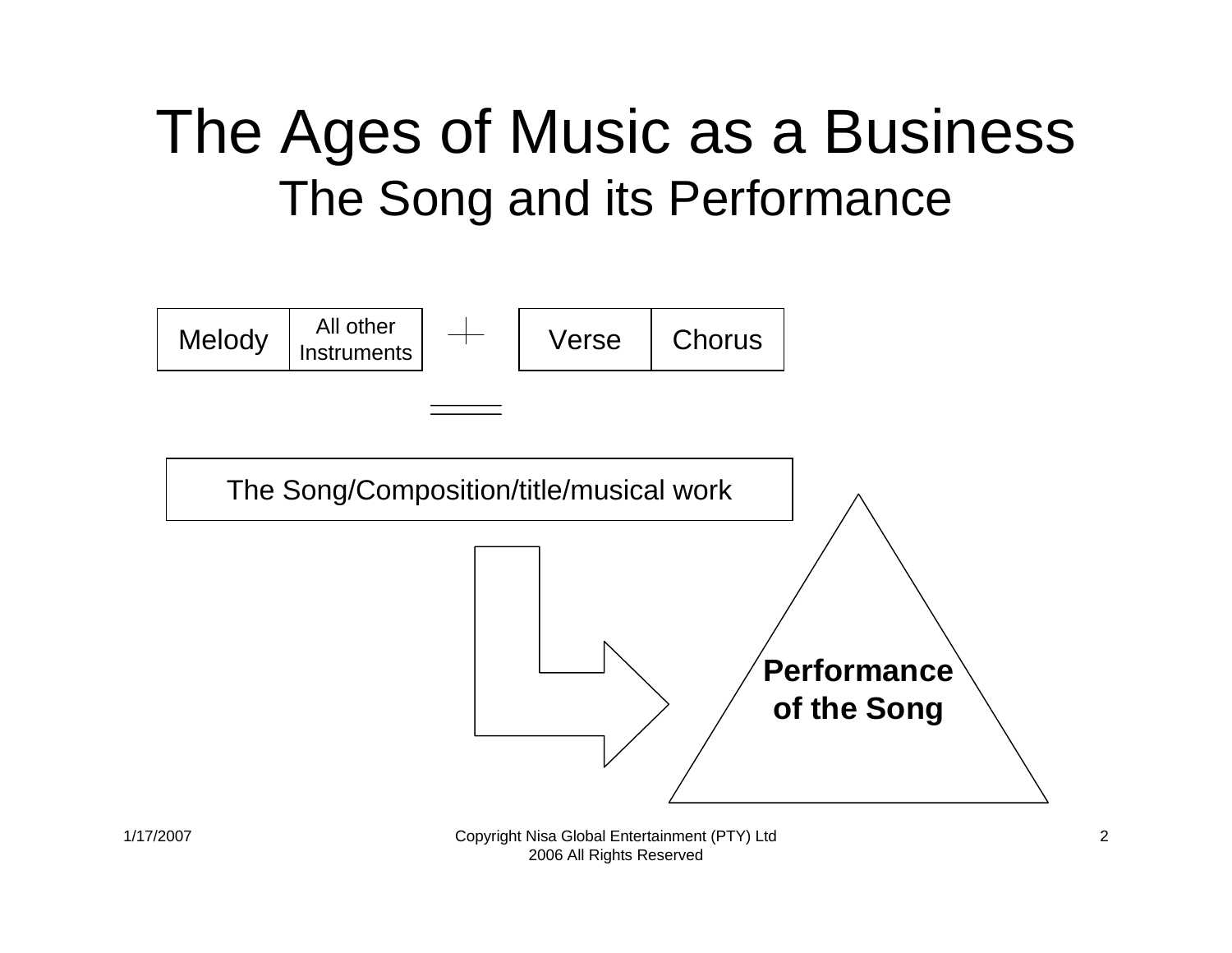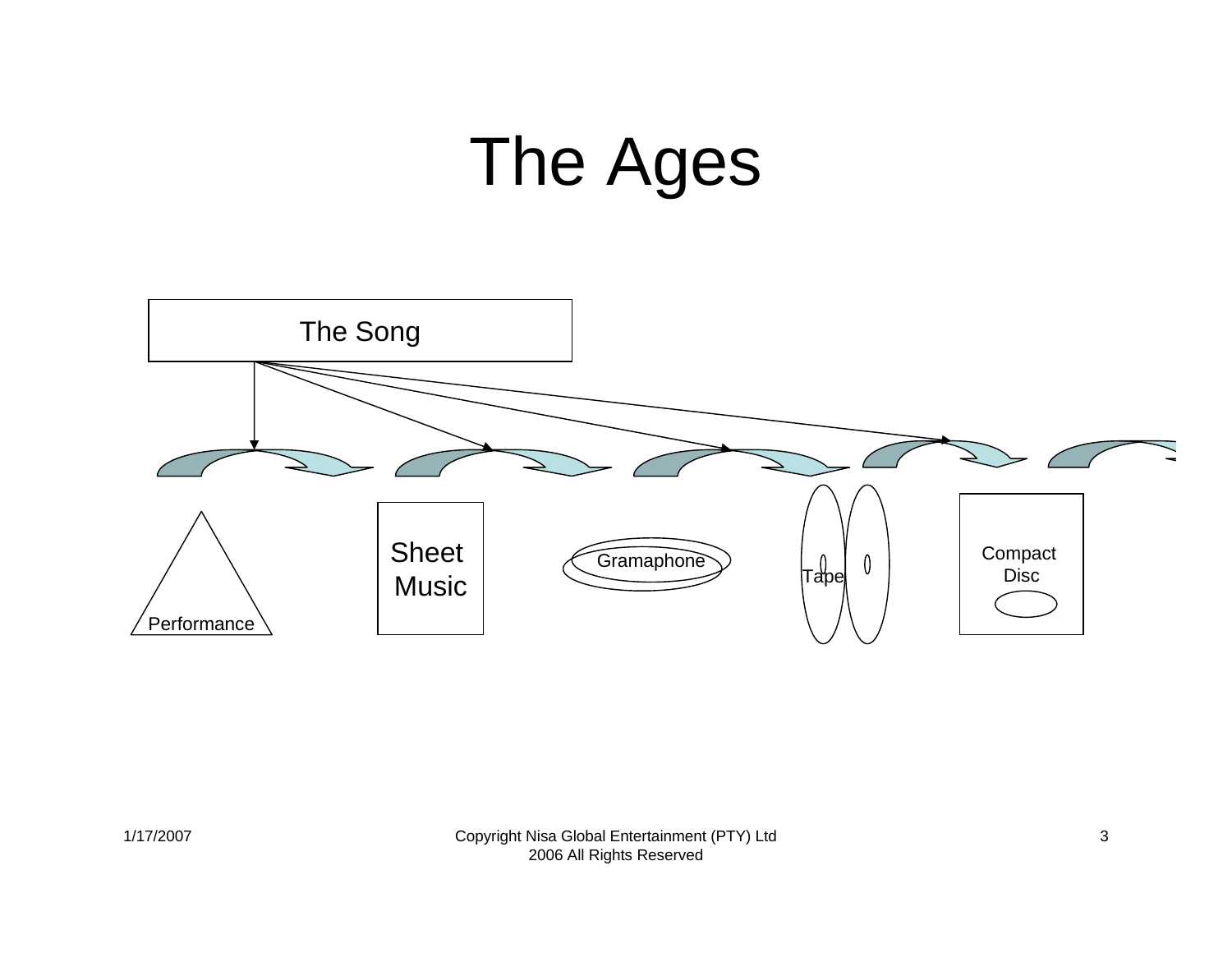## The New Age



2006 All Rights Reserved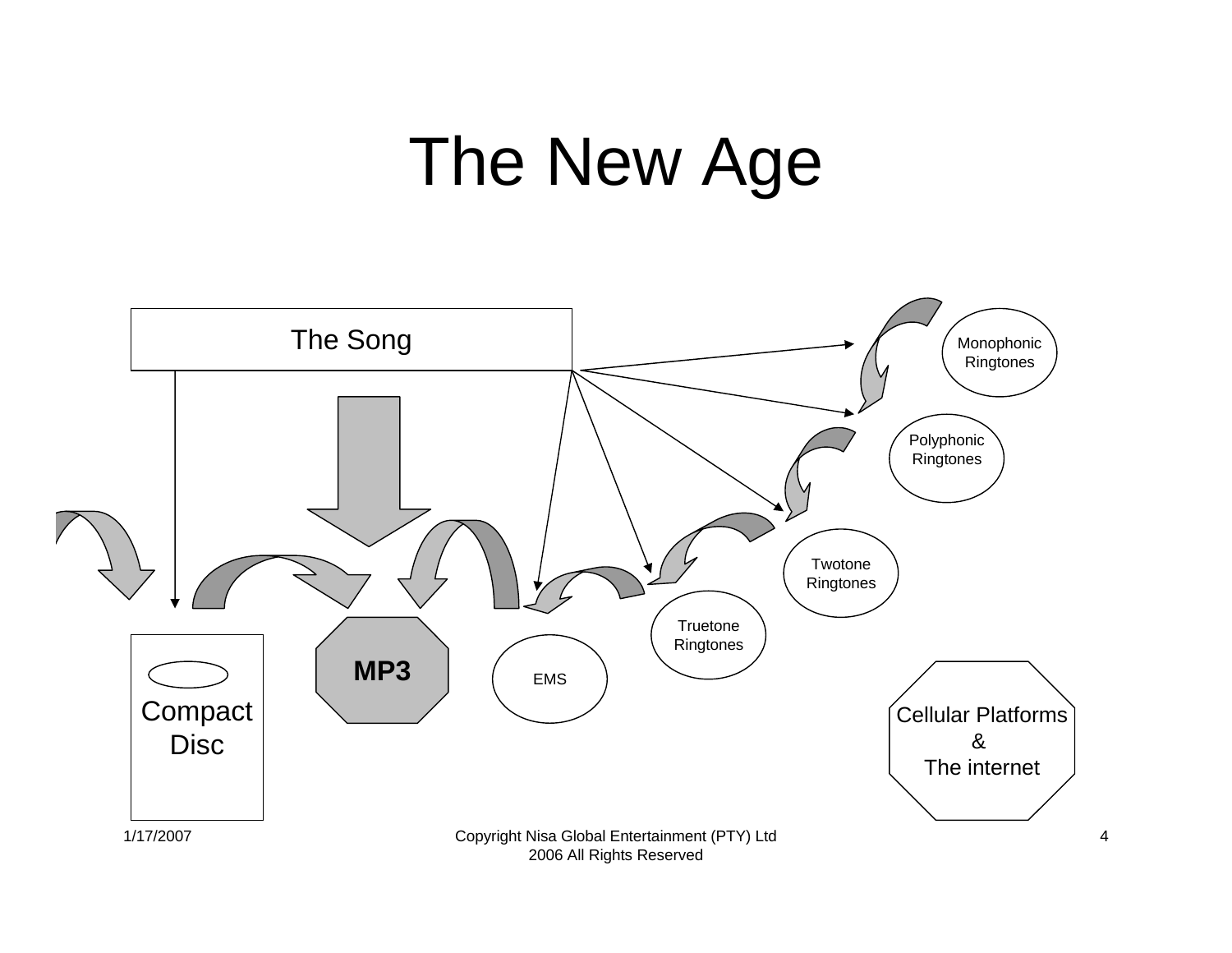#### Copyright…Knowledge Creation & Ownership

- •Copyright is a Knowledge ownership vehicle
- • Four ways to own knowledge
	- –Patents, designs, trademarks ……………………………& Copyright
	- –Many different kind of copyrights in creative sector (cinematographic, literary etc)
- •Copyright Act 98 of 1978 (as amended) governs copyright in SA, and provides legal protection to authors and their works
- • Several Kinds of Copyright (especially in arts & sciences)
	- Musical work/literary/cinematographic
- • Musical work Copyright…four ways to participate
	- –Often referred to as "song' copyright…or copyright in and to the song
	- Strictly speaking, an instrumental is a musical work, and song with lyrics is a mixture of a musical work and a literary work
	- $\equiv$ Involves Author, composer, arranger & publisher
	- –Ownership……the exclusive right to do or not to do
	- Separation of authorship (creator) and ownership
	- –Rights under copyright
	- –Making a copy of a musical work… the output is a sound recording
	- Sound Recordings have their own separate and distinct copyright
		- •Who pays…who owns
		- •Artists, producers & owners of sound recordings
- • Subsistence of Musical Work Copyright…. The basic rules
	- Musical work copyright not automatic
	- –Originality, fixed format, citizenship/residency, publication
	- –Implications for indigenous music
	- Traditional works
- • Musical Work Copyright….as intellectual property
	- –Personal property
	- Assets….bankable
	- Annuities…. Recurring revenue
	- –Long term value….across borders & time
	- –Assignment only in writing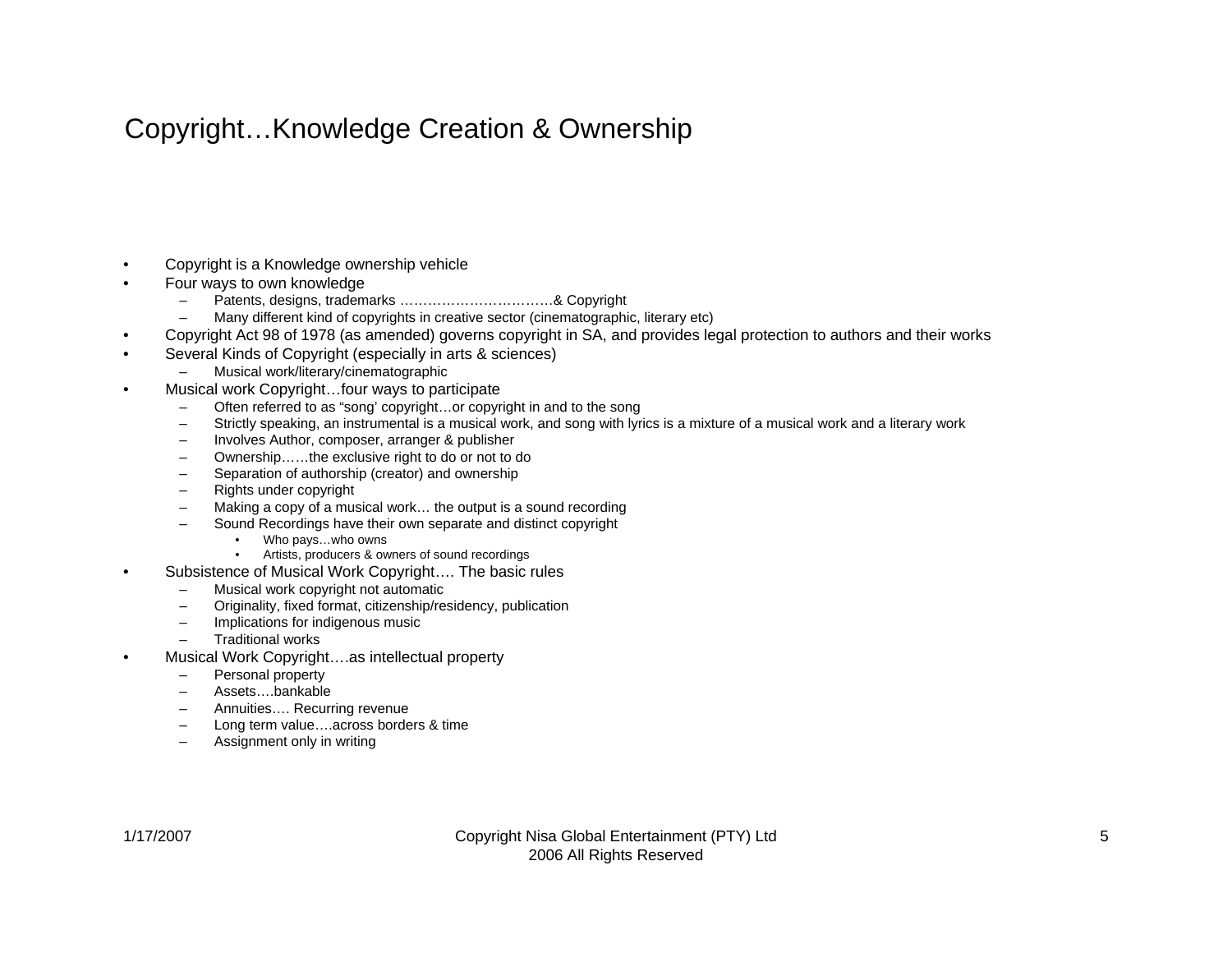# The Copyright Act in SA

- Out-dated
- Modelled on the British Copyright Act
- Several real contradictions with respect to business practice
	- » Life of Copyright
	- » Definitions
	- » Mechanical right value
	- » Subsistence Rule Interpretation
- Rarely enforced
- Contains 'Copyright Tribunal' facility rarely used (twice in SA history)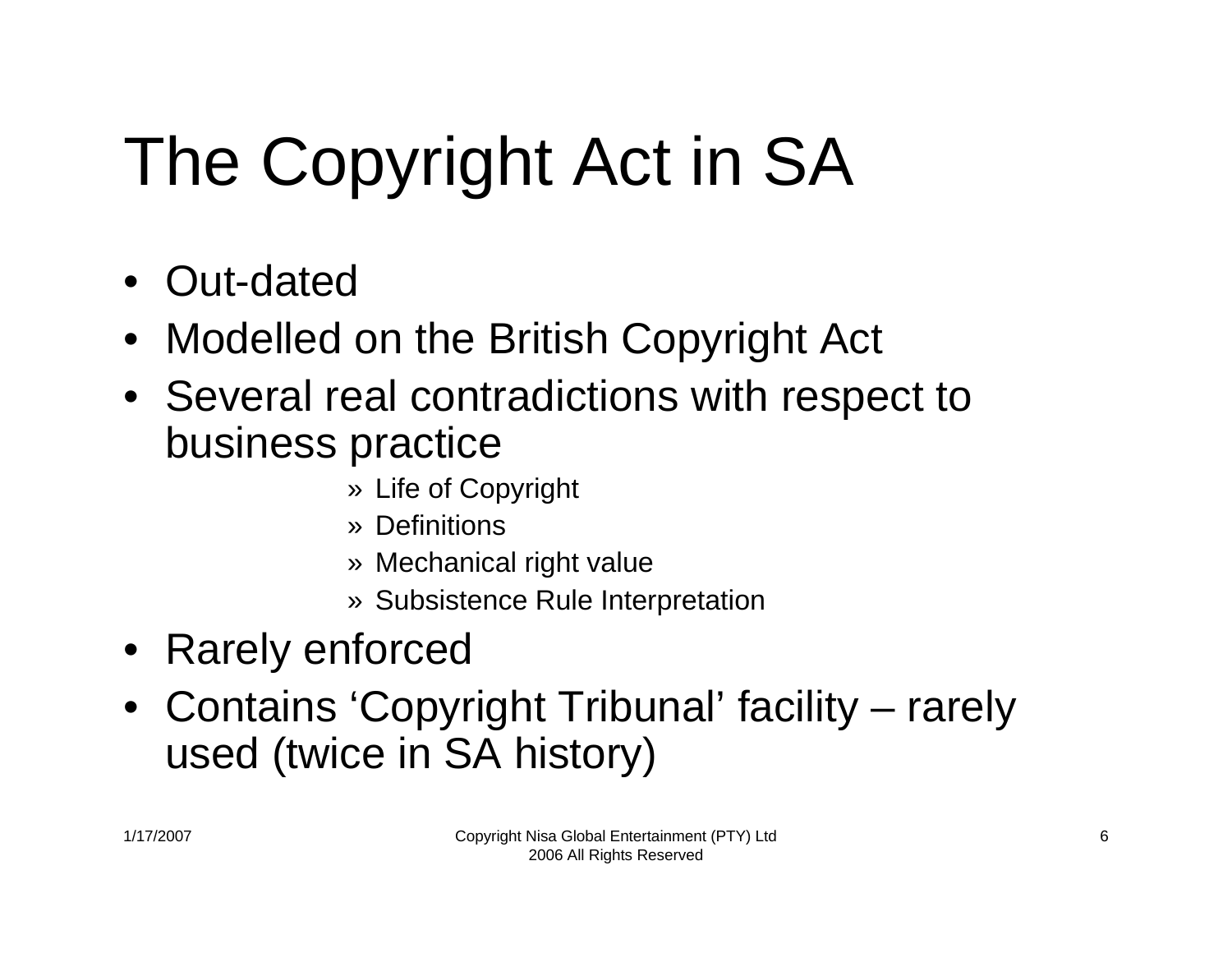# Who is involved in a song?

- Author
- » Catch-all word that the SA Copyright Act uses to describe 'creators'
- $\bullet$ **Composer** 
	- » Widely used in the 'trade'
- Arranger
- » Does not exist as a function with respect to original works
- » Only exists as a function if there are already exists (published) a musical work to arrange

#### • Publisher

- » An owner of a song
- » Primary ownership tool Deed of Assignment
- » Not well understood in SA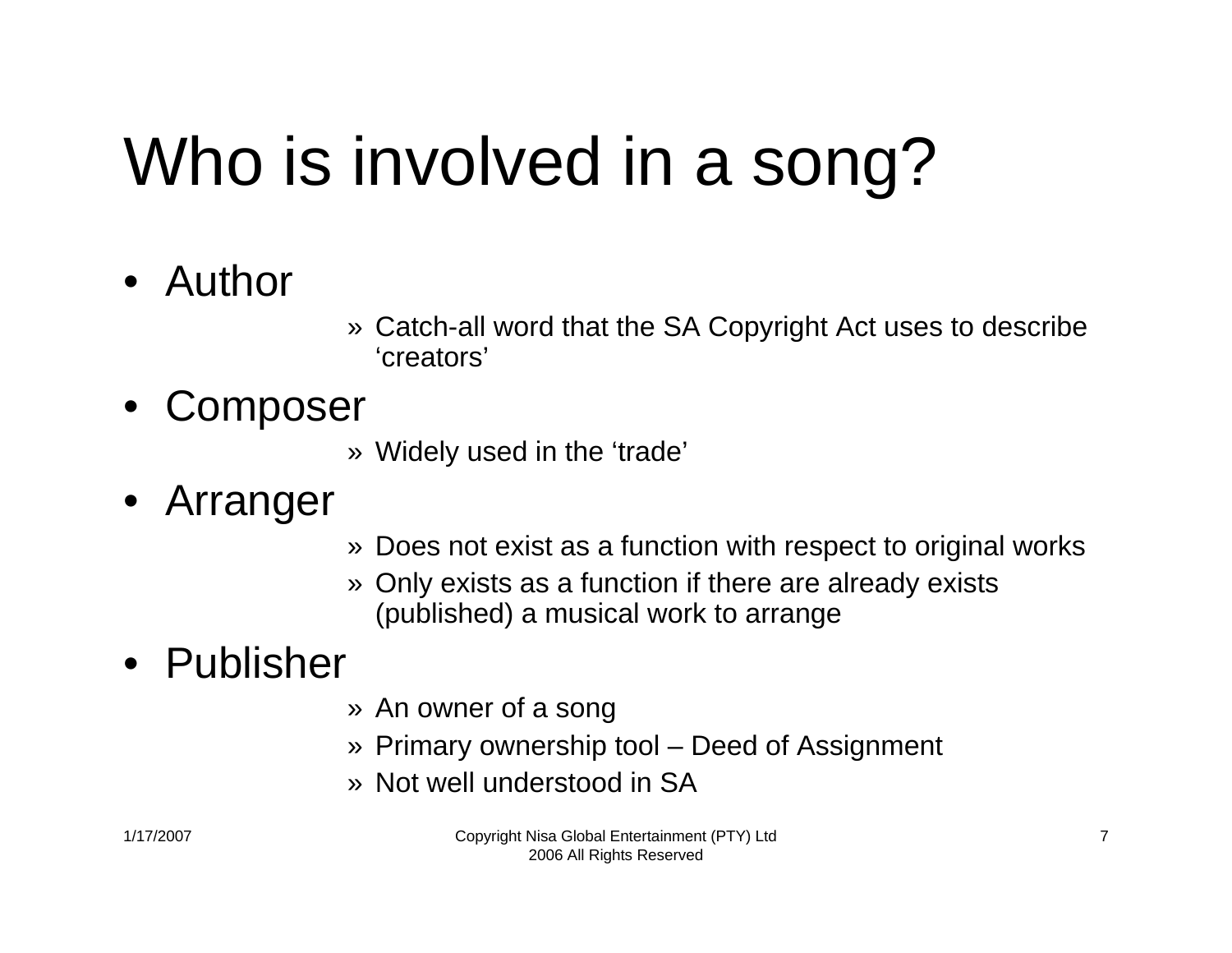### The Exclusive Right to do…..or not to do

- • **make or authorize the making of any record, tape, compact disc, perforate roll, television film, cinematograph film, videocassette, or other contrivance by means of which the work may be mechanically performed;**
- •**publishing the work**
- • **performing the work in public or authorizing such public performance (including but not limited to, performance by means of mechanical devices such as records, tapes, compact discs, cinematograph films, television films or tapes or videocassettes) ;**
- • **broadcasting or televising the work or authorizing the broadcasting or televising thereof;**
- • **transmitting the work in a diffusion service or authorizing such transmission;**
- •**making any adaptation of the work;**
- •**Synchronize the work**
- •**embodying the work in a commercial advertisement in any form**
- • **Digitizing the work, including all internet, digital, cellular and electronic trade or use now or hereinafter known**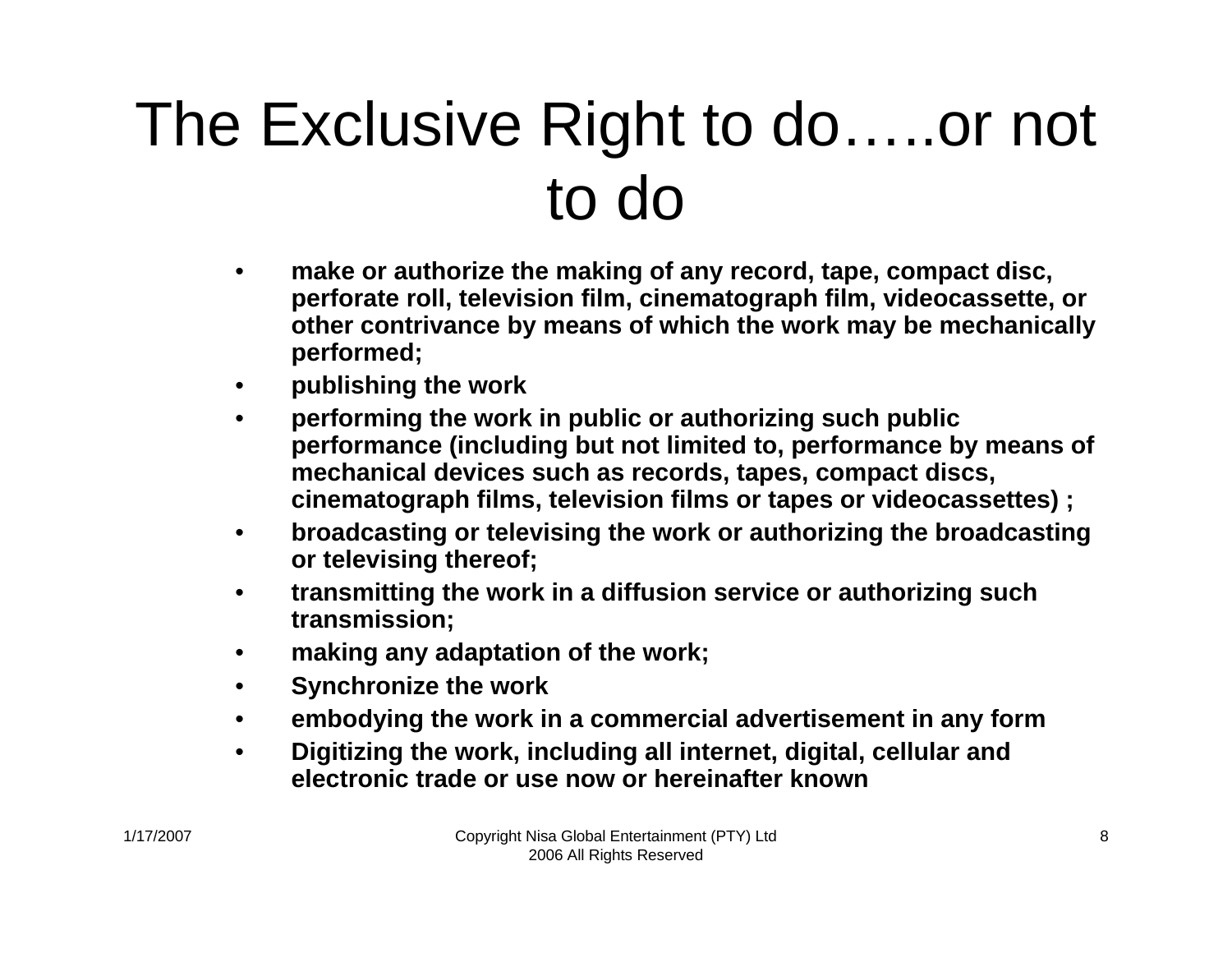### The Essence of the Music Business  $-$  The Song…. And what you do with it

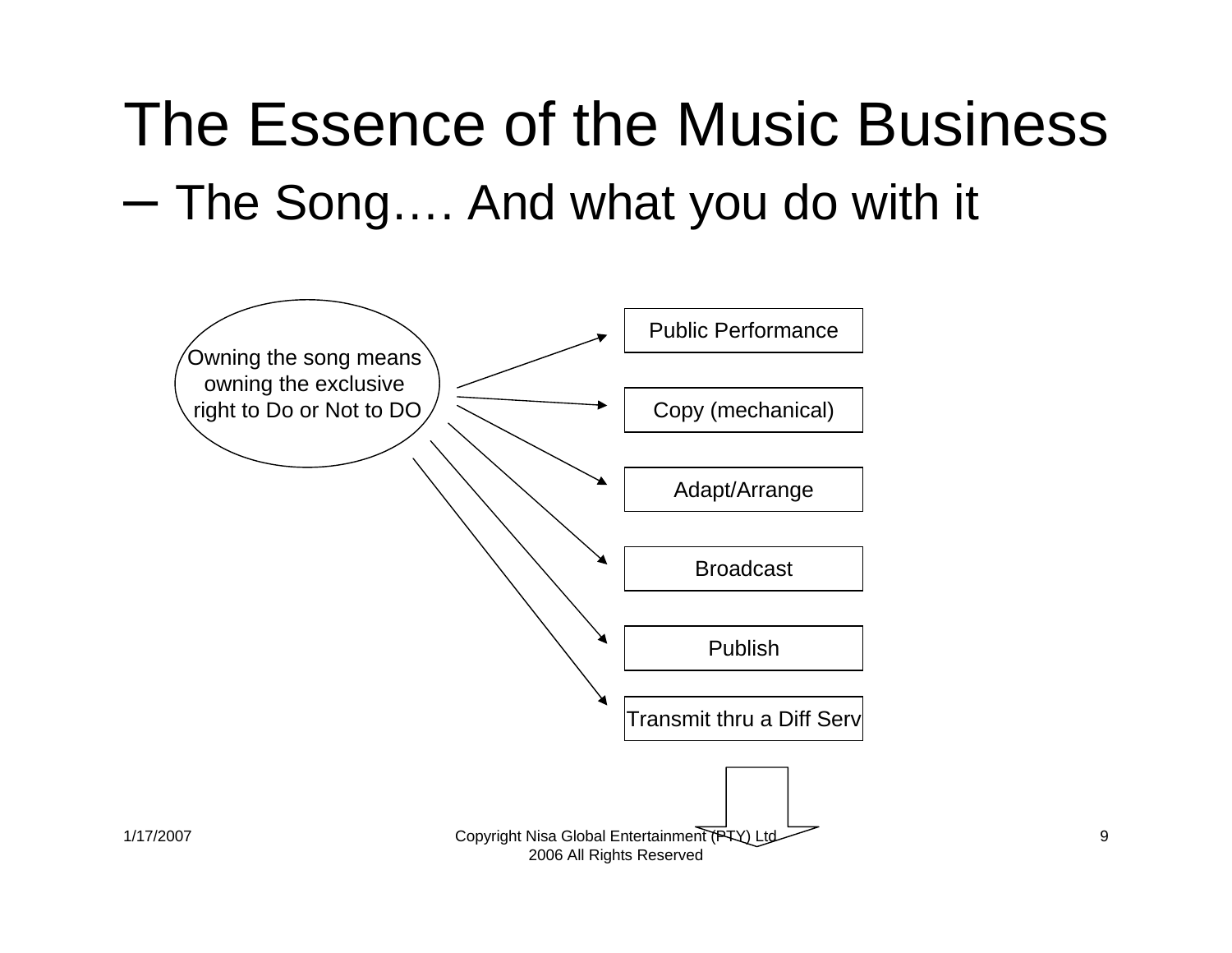### The Seven Sectors of the Music **Business**



#### 1/17/2007 Copyright Nisa Global Entertainment (PTY) Ltd 2006 All Rights Reserved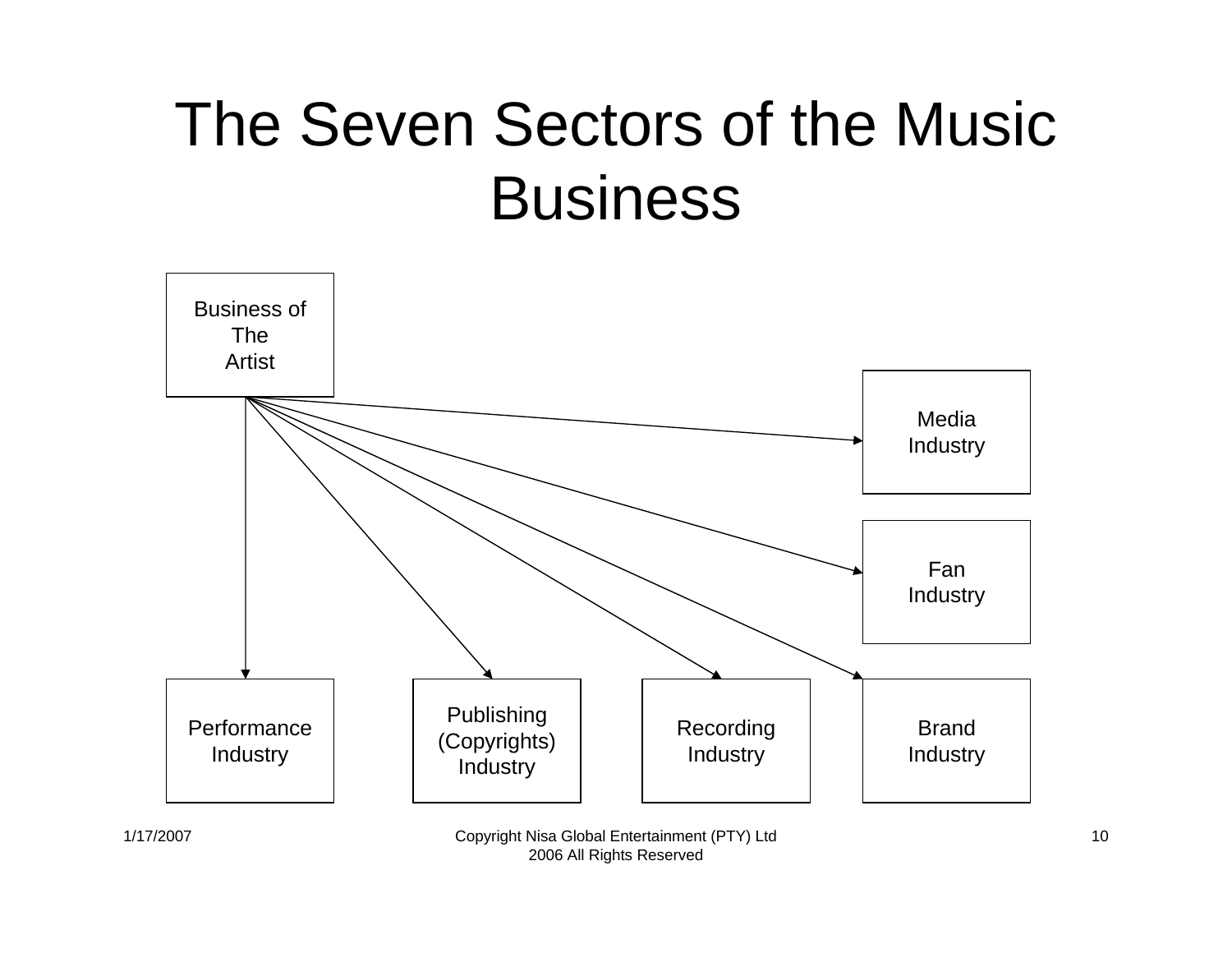Deciding Musical Work Copyright Shares… the democracy approach and the mathematic approach

• Instrumental

| $50\%$ - Melody(s) | 50% - All Instrumentation |
|--------------------|---------------------------|
|--------------------|---------------------------|

• With lyrics

| 25% - All<br>$25% -$<br>Instrumentation<br>Melody (s) |  | $25\%$ - Verses   25% - Chorus's |
|-------------------------------------------------------|--|----------------------------------|
|-------------------------------------------------------|--|----------------------------------|

#### • With Arrangement

| $\mid$ 16.67% $\mid$ 16.67% $\mid$ 16.67% $\mid$ 16.67% $\mid$ 16.67% $\mid$ 16.67% $\mid$<br>  Melody   Instrum.   Arrangement   Verse   Chorus   Arrangement |  |  |  |
|----------------------------------------------------------------------------------------------------------------------------------------------------------------|--|--|--|
|----------------------------------------------------------------------------------------------------------------------------------------------------------------|--|--|--|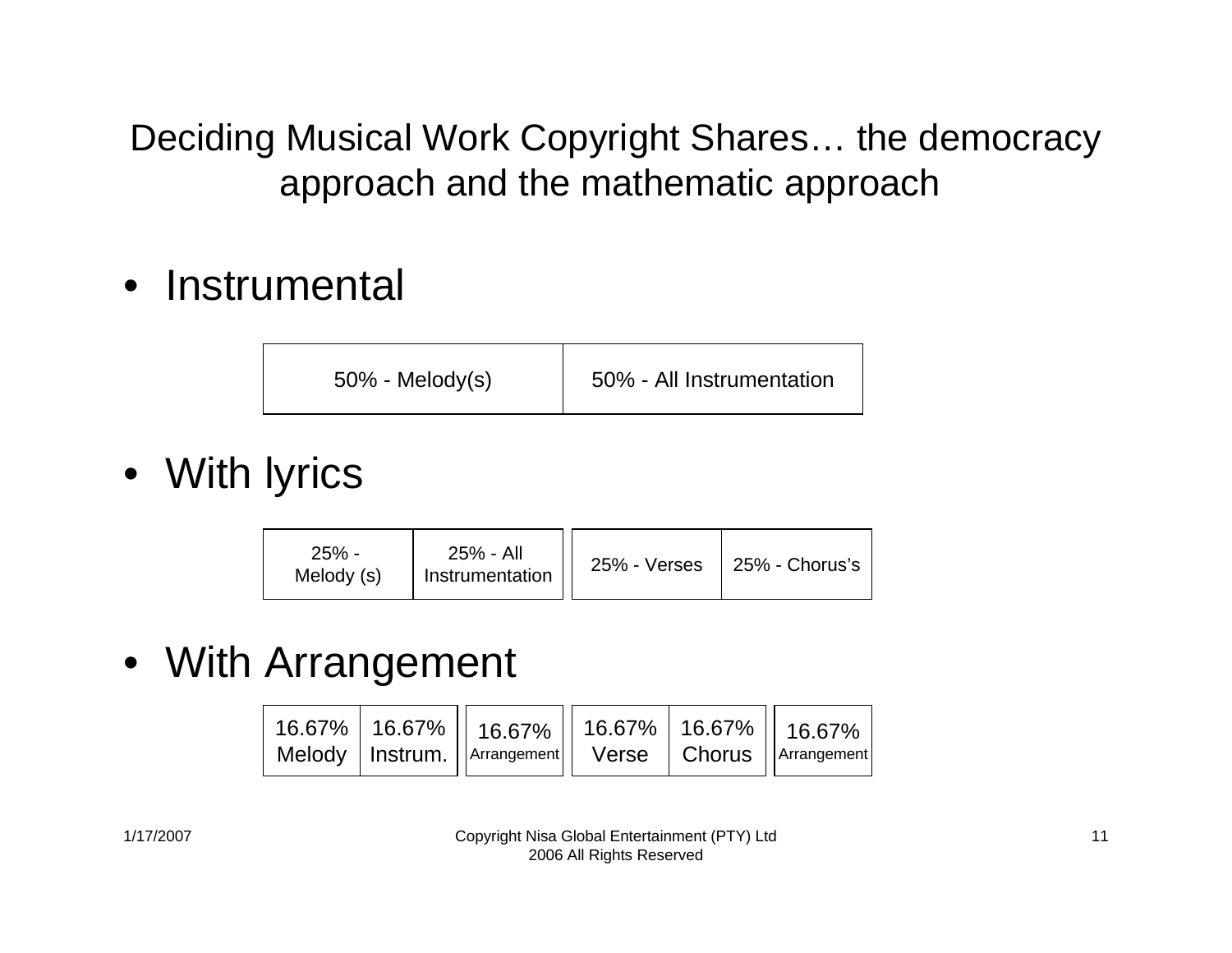### Composer-author/owner - Songs

- Understand where & when \$\$\$\$ is made or earned
	- » When a song is sold on a record, an MP3, a ringtone or dropped into a jukebox
	- » When a song is performed live
	- » When a song is used on TV or radio
	- » When a song is used in a film or advertisement
	- » When a song is remixed or adapted
- Understand 'where' and 'when' to place 'what' paper
- •Deeds of Assignment
- SAMRO & SARRAL membership
- •Notification to SAMRO & SARRAL
- With record's song earnings (mechanicals) are always paid by the distributor directly to SARRAL and/or copyright owners/representatives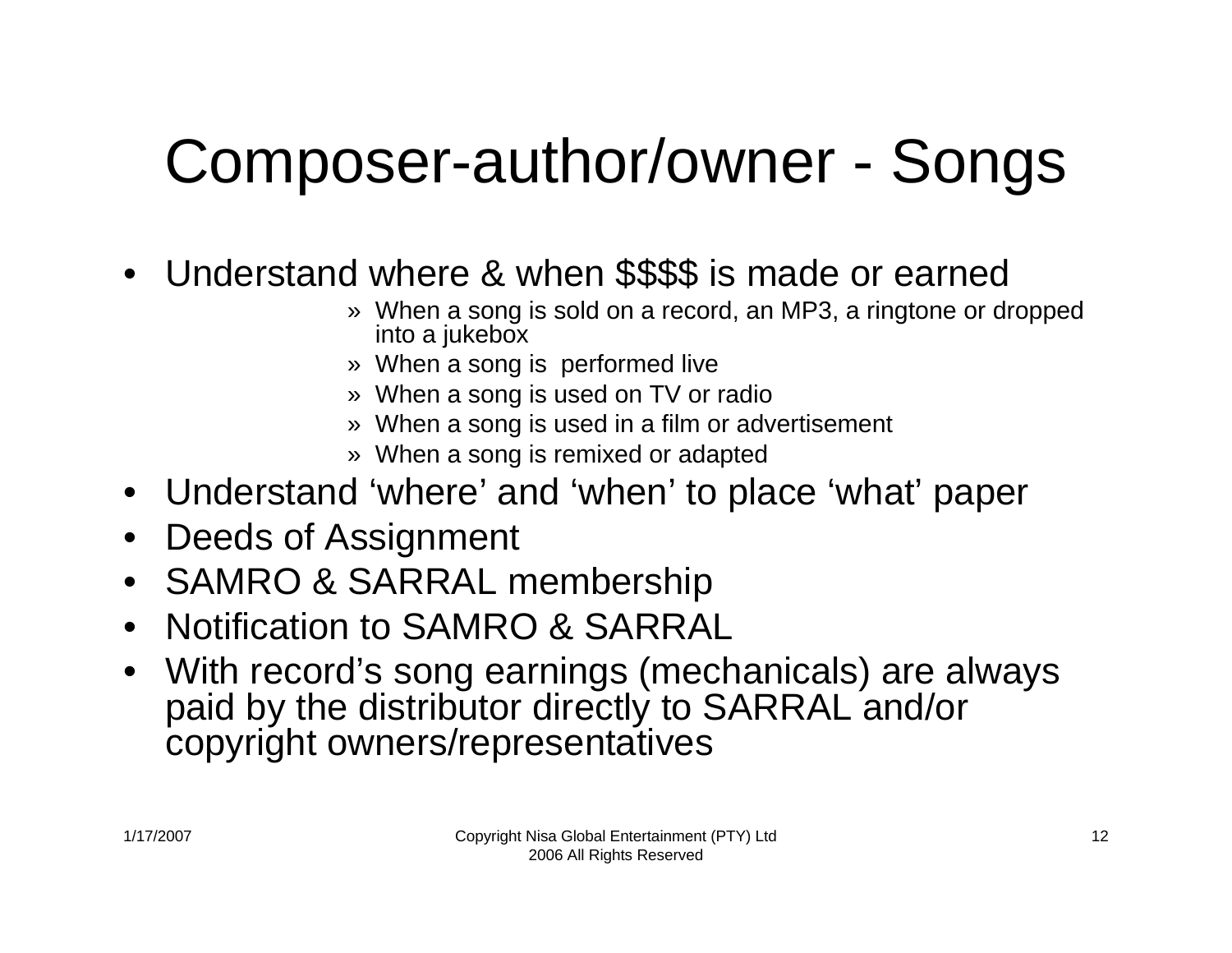# The Role of Publishers

- • To publish means to own the copyright, whether one created the musical work or not
- •Ownership confirmed via a Deed of Assignment
- •Deed describes a relationship between authors and publishers (splits)
- • Administrative publishers
	- » File publisher notifications & live event notifications
	- » Checks copyright control/suspense acc files
	- » Respond to license requests
	- » Checks on artist notifications & ensures deeds are in place

#### •Exploitative publishers

- » Do all administrative (as above) functions
- » Actively market writers and titles to users
- » Have ongoing communication with collection societies
- » Ensure titles are formatted on all platforms
- » Active relationships with film, TV and advertising industries

#### •With Collection societies

- » File publisher notifications
- » Ensure composer, author arranger notifications are correct
- » Notify live performances
- » Check suspense/control and 'Warsaw' accounts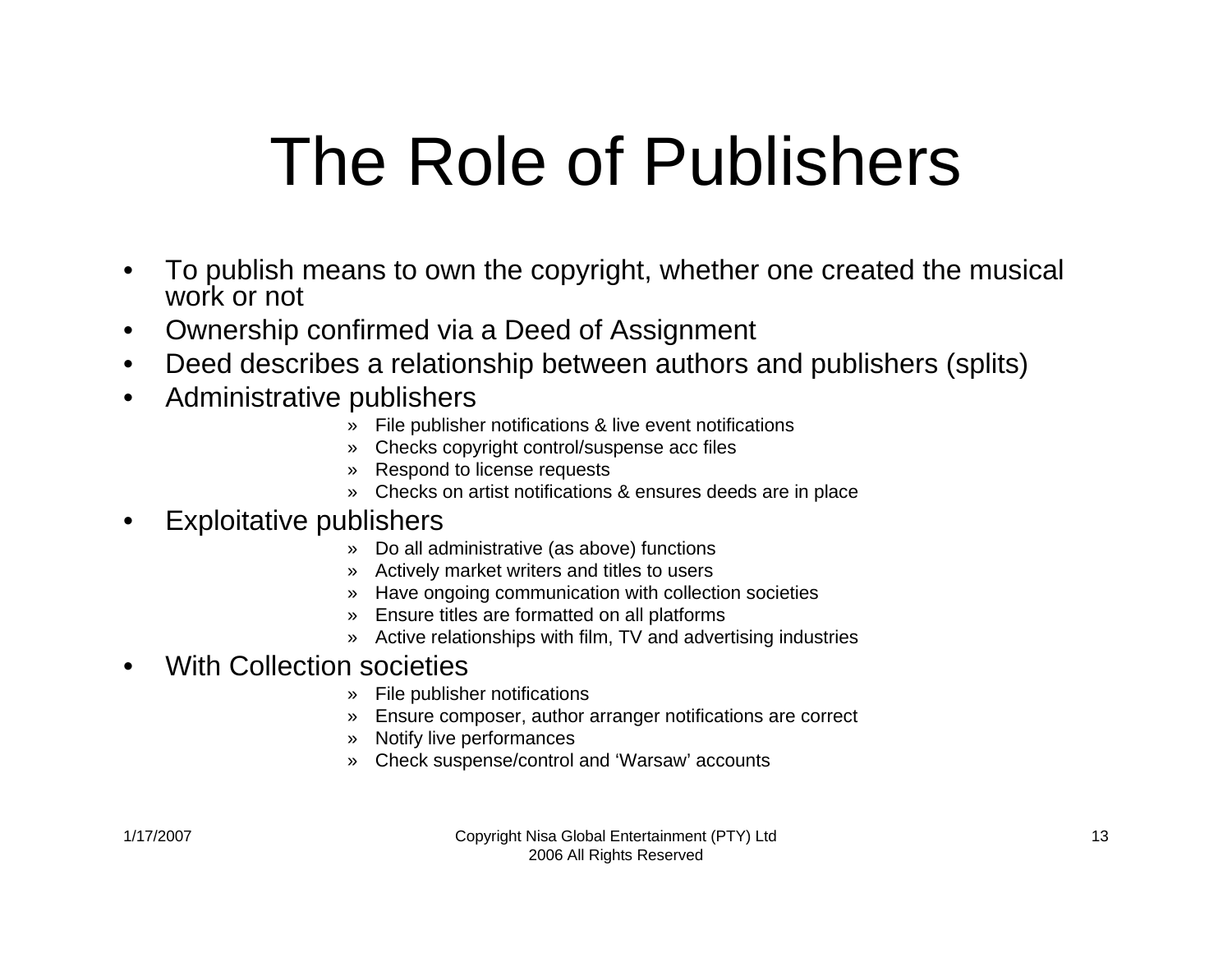### Administering copyrights.. The paperwork

- Musical Work Copyright
	- Deed of Assignment
	- Notifications
	- Stat sheets
	- Cue Sheets
	- statements
- Sound Recording Copyright
	- Proof of payment
	- Clearances/releases
	- Artist/producer agreements
	- statements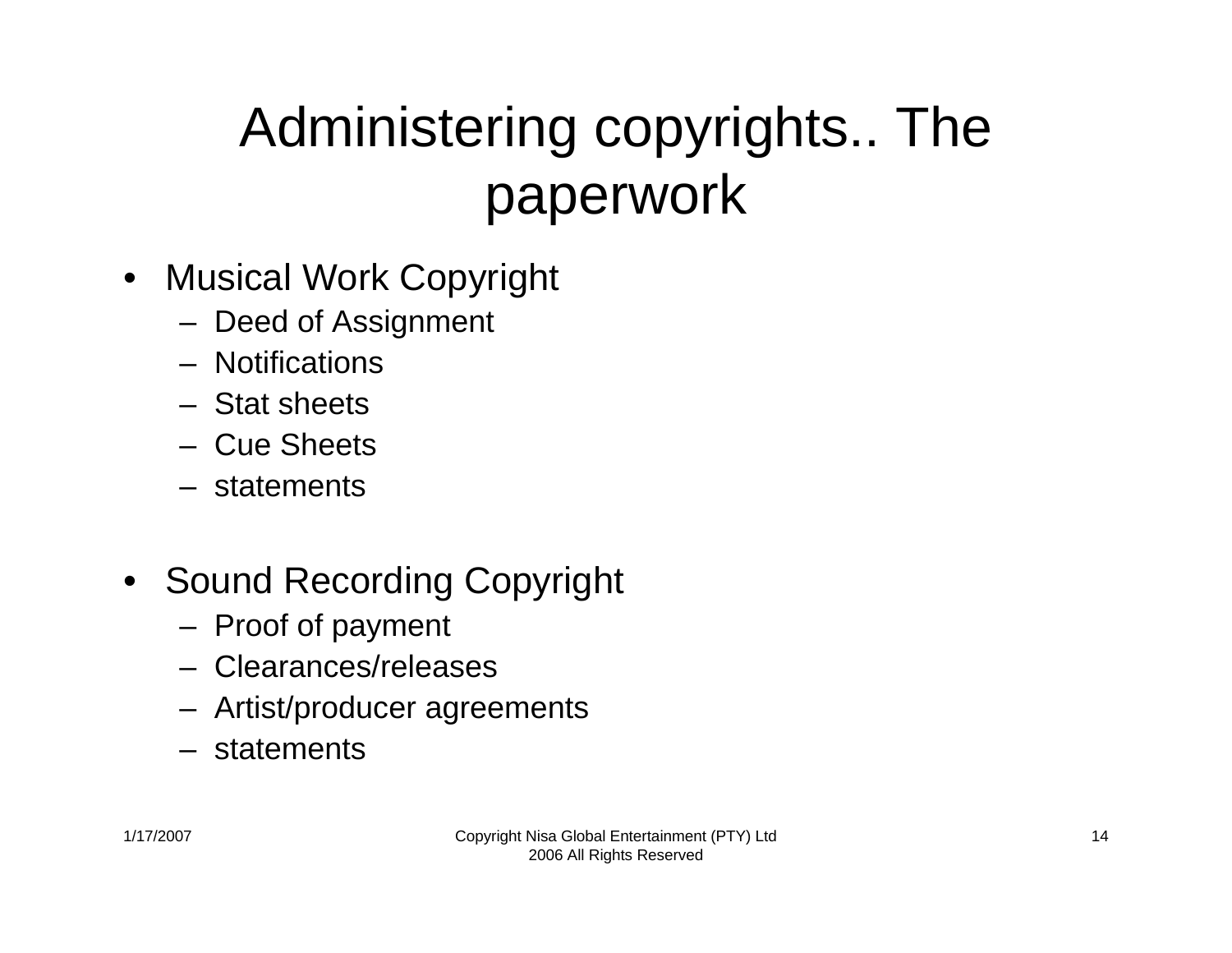# Collection Societies

- CISAC..the international confederation of rights societies
- BIEM international association of mechanical rights societies
- 224 members
- Two kinds of societies, primarily public performance and mechanical
- In South Africa SAMRO (public performance) and SARRAL (mechanical) – both Gauteng based
- International reciprocal relationships- each society represents its members in its country, and those members of its sister societies in its country
- $\arctan_2$  arrangers & publishers copyright Nisa Global Entertainment (PTY) Ltd • Important financial relationship for composers/authors/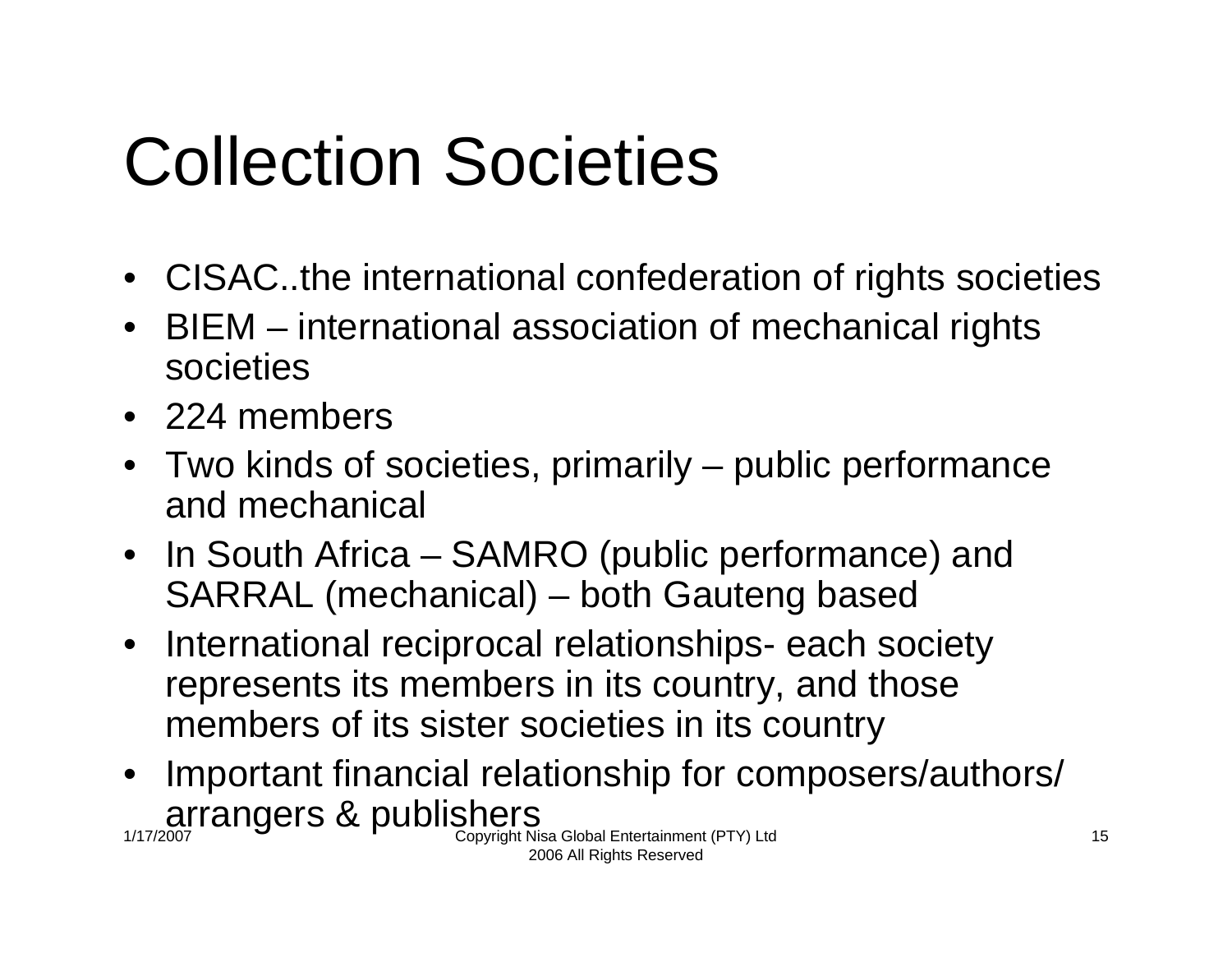# Collection Societies in SA

#### •SARRAL

- » Mechanical and Synchronization Rights
- » Public Performance Rights in Sound Recordings (needletime)
- » 42 Mechanical Rights societies in the World
- » Small compared to performance rights
- » Authors, composers, arrangers, publishers are members
- » Issue licenses for members
- » Collect & distribute mechanical and synchronization monies for members
- » Administer blanket license agreements with broadcast and phonographic industries

#### •SAMRO

- » Public performance rights
- » 209 Performance Rights Societies in the World
- » Authors, composers, arrangers, publishers are members
- » Issue licenses for members
- » Collect & distribute performance rights monies for members
- » Administer blanket license agreements with broadcast industries
- » Licensing of facilities and venues for the public performance of music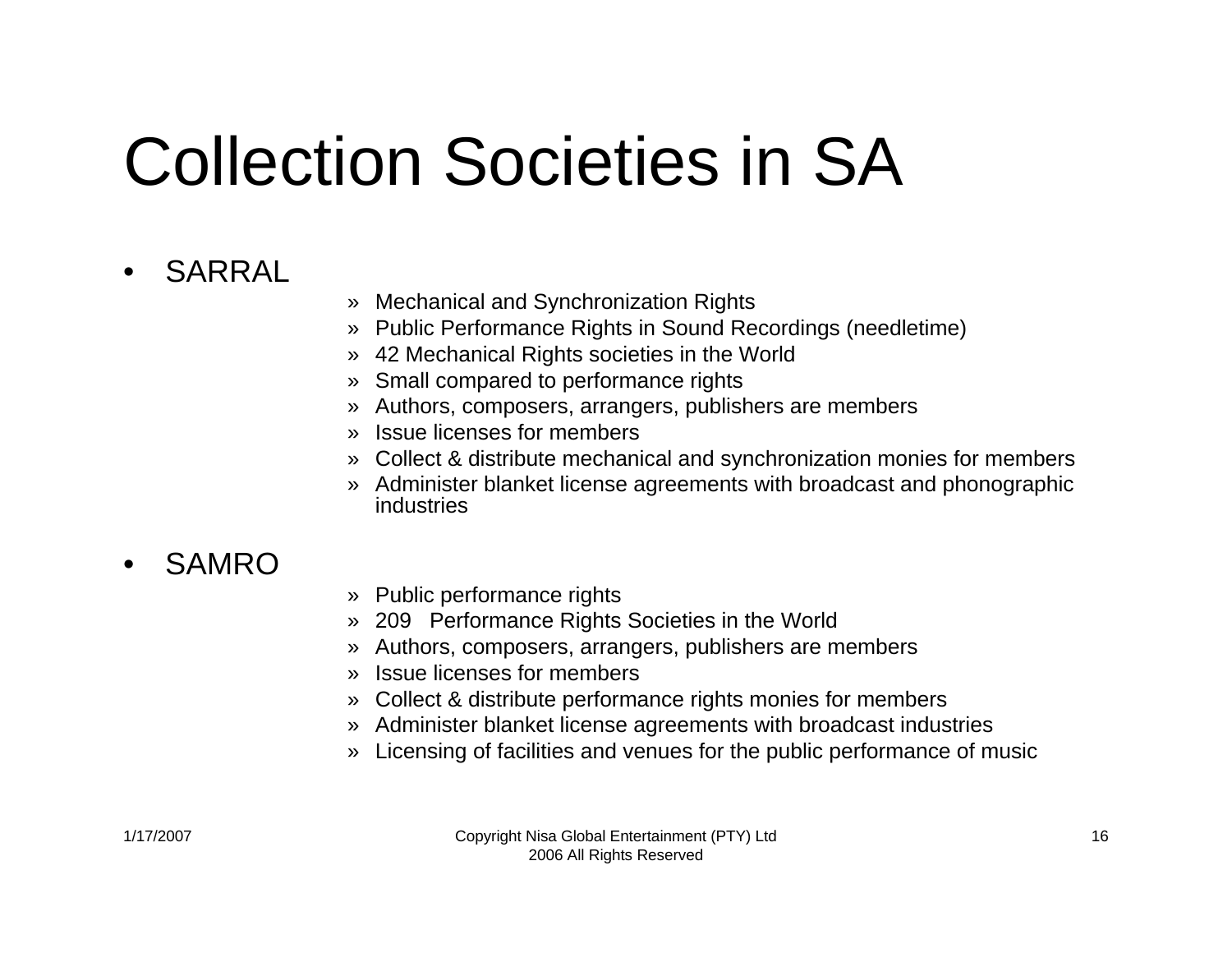## Associations

- • Recording Industry
	- • Recording Industry of South Africa (RISA)
		- –4 Major Record Companies (Gallo, EMI, Universal, SonyBMG)
		- +/- 300 Independents
		- Represents recording industry interests & hosts awards
		- Manages the Video Producer Blanket License with broadcasters collects & distributes royalties
		- Johannesburg based
	- • Association of Independent Record Labels (AIRCO)
		- –+/- 100 Independents (90%+ are also RISA members)
		- Represents independent recording industry interests
		- $\equiv$ Johannesburg based
- •Publishing Industry

•

- • Commercial Composers Association (CCA)
	- –Represents the interests of composers working in the advertising industry
- • National Organisation of Reproductive Rights in Music NORRM (NORM)
	- 4 Major publishers (Gallo, EMI, Universal, SonyBMG)
	- –+/- 70 publisher members
	- Focused on all mechanical rights
	- $\sim$ Represents the interests of publishers.. Dominated by majors
	- –Administers blanket mechanical license agreements on behalf of publishers, as well as library music
	- –Issues individual licenses
	- Collects and distributes on behalf of members
	- –Johannesburg based
- • General
	- • CWASA – Creative Workers Union of South Africa
		- Formerly MUSA (Musicians Union) and PAWE (Performing Arts Workers Equity)
		- $\sim$ Represents interests of actors and musicians
	- SABMA SA Blind Musicians Association
		- Represents the interests of blind Musicians in South Africa
		- Johannesburg based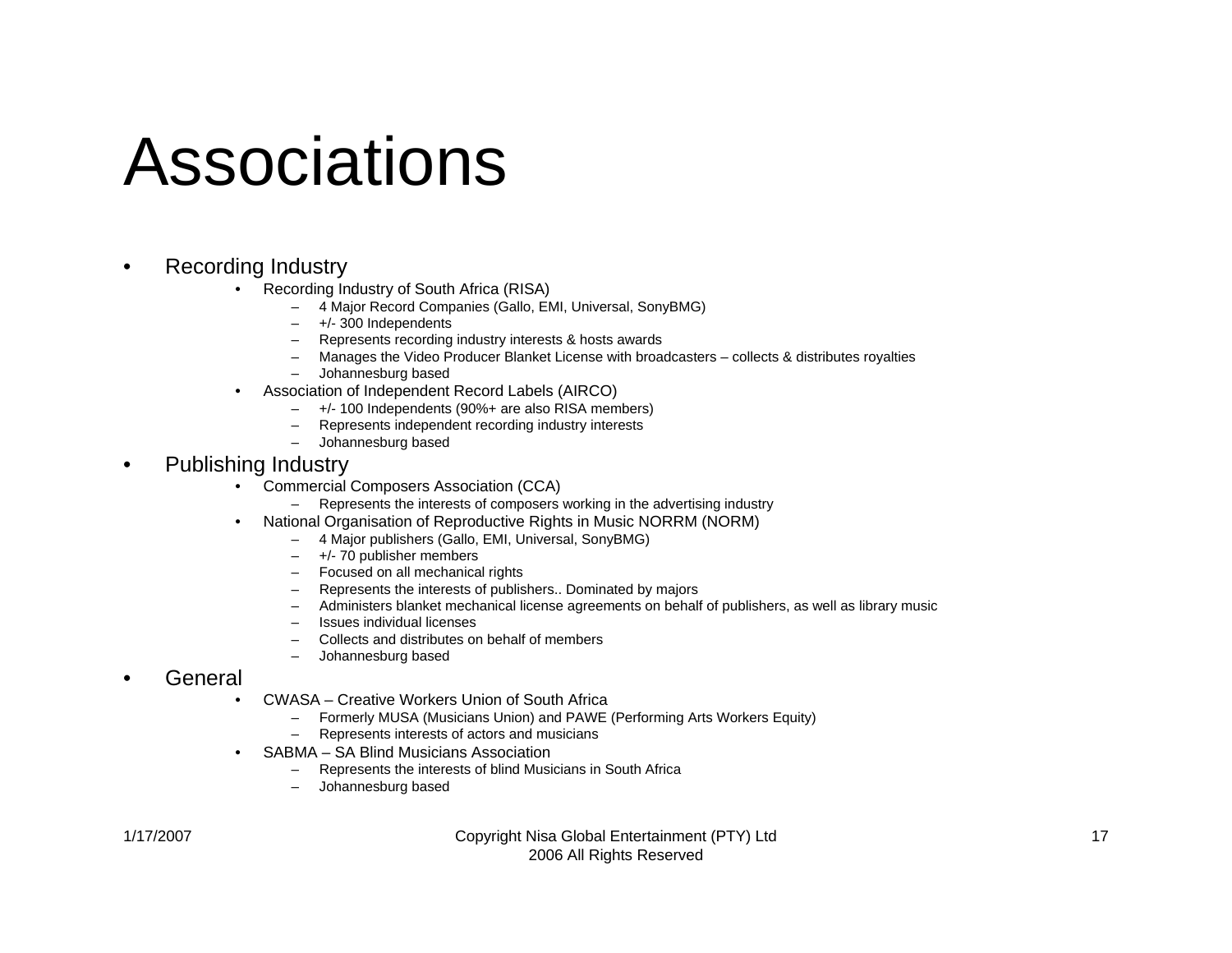## Permissions

- Permission is NOT required for:
	- Making a monophonic or polyphonic ringtone (however notification is legally obligatory)
	- Making a cover version of an existing (read made available for publication) song - (however notification is legally obligatory)
- Permissions (written authorization...NO VERBALS!!!!) are required for the following:-
	- Using Music in an Advert
	- Using Music in a film
	- Using Music in any form on TV
	- •Making an adaptation
	- Using a sample
	- Putting original music (read unreleased) on any form of carrier (cassette, CD, VHS, DVD, MP3 etc)
	- Using a Cover version in respect of any of the above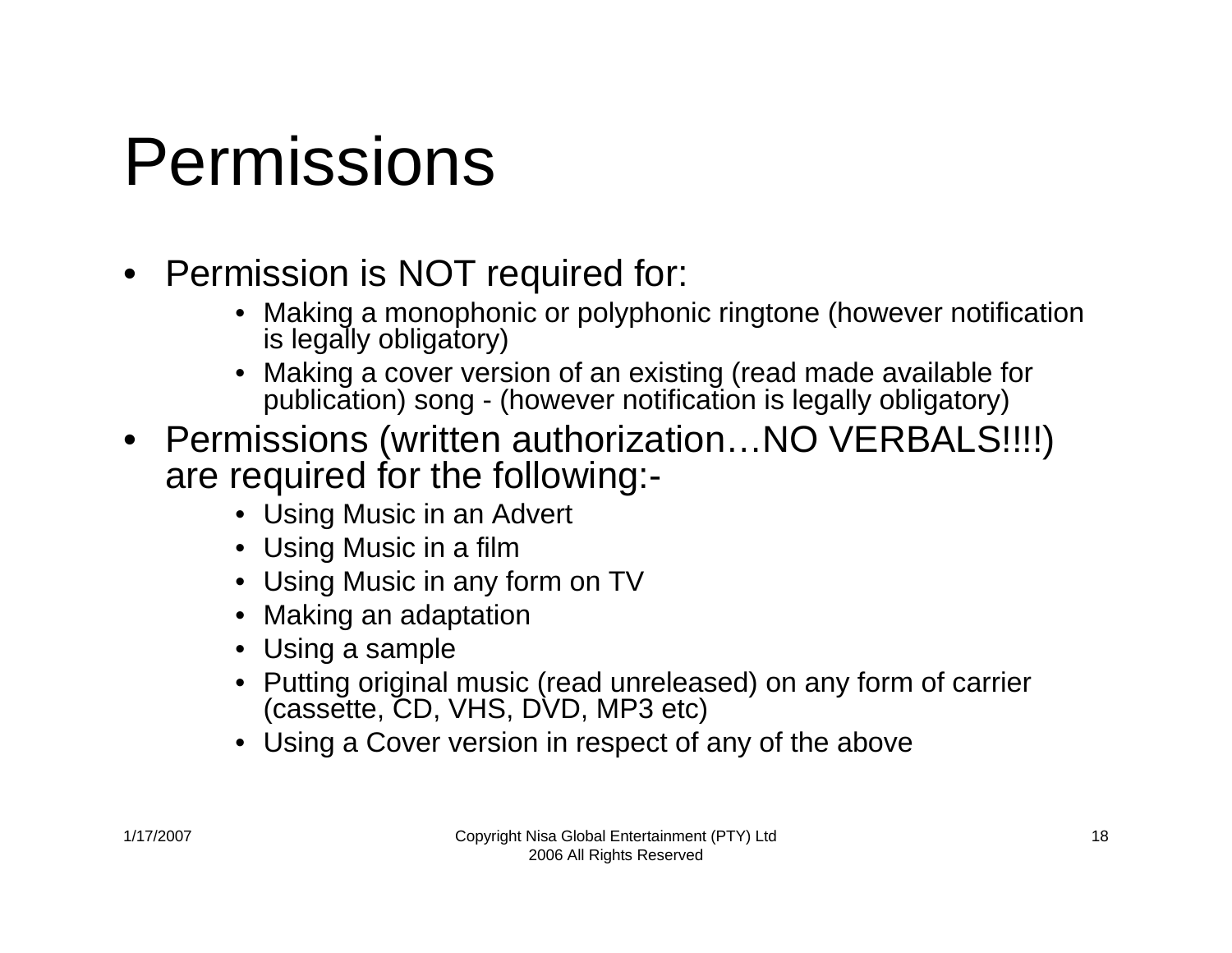## Remixes

- What is a remix?...an adaptation…a new arrangement…one that contains 'old' copyright and 'new' copyright
- Why do remixes?... New songs and recordings of songs… (re) establishing new copyright in the arrangements… increasing the life of copyright of musical works
- What and who benefits…owners of songs, owners of recordings… creators and artists….society and culture at large
- Getting permissions prior…critical as to avoiding copyright infringement -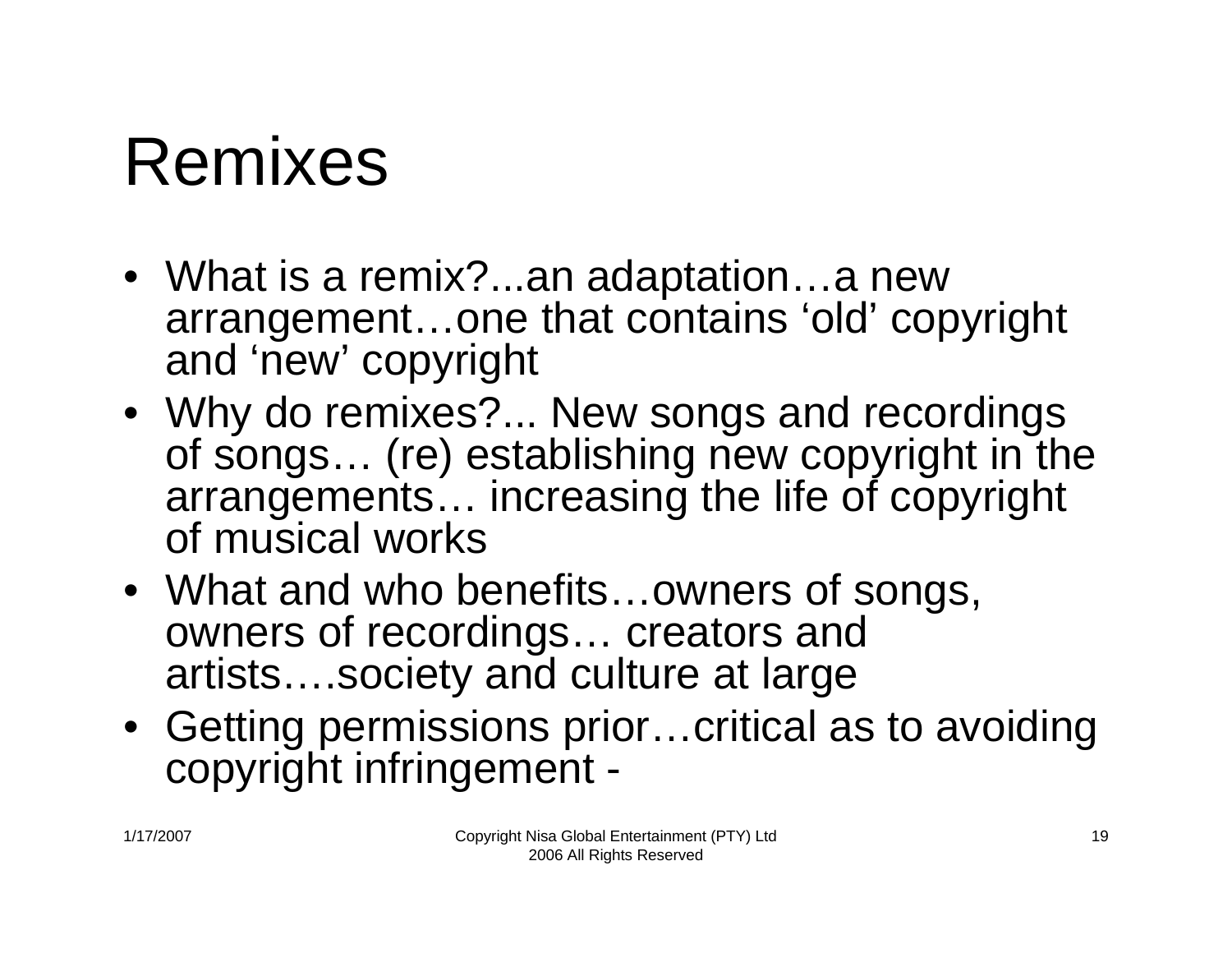# New Tech

- Real and pressing issue in the 21st Century
- Relates to the ages of the music industry, and is driven, as before, by technology.
- Dramatically increases the number of formats that carry music
- The relationship for any artist with new tech should be driven by the all stakeholders in the song and the performance of the song
- Brings two other giant industry sectors to the music industry, namely
	- » The Telcoms Industry
	- » The Computer Industry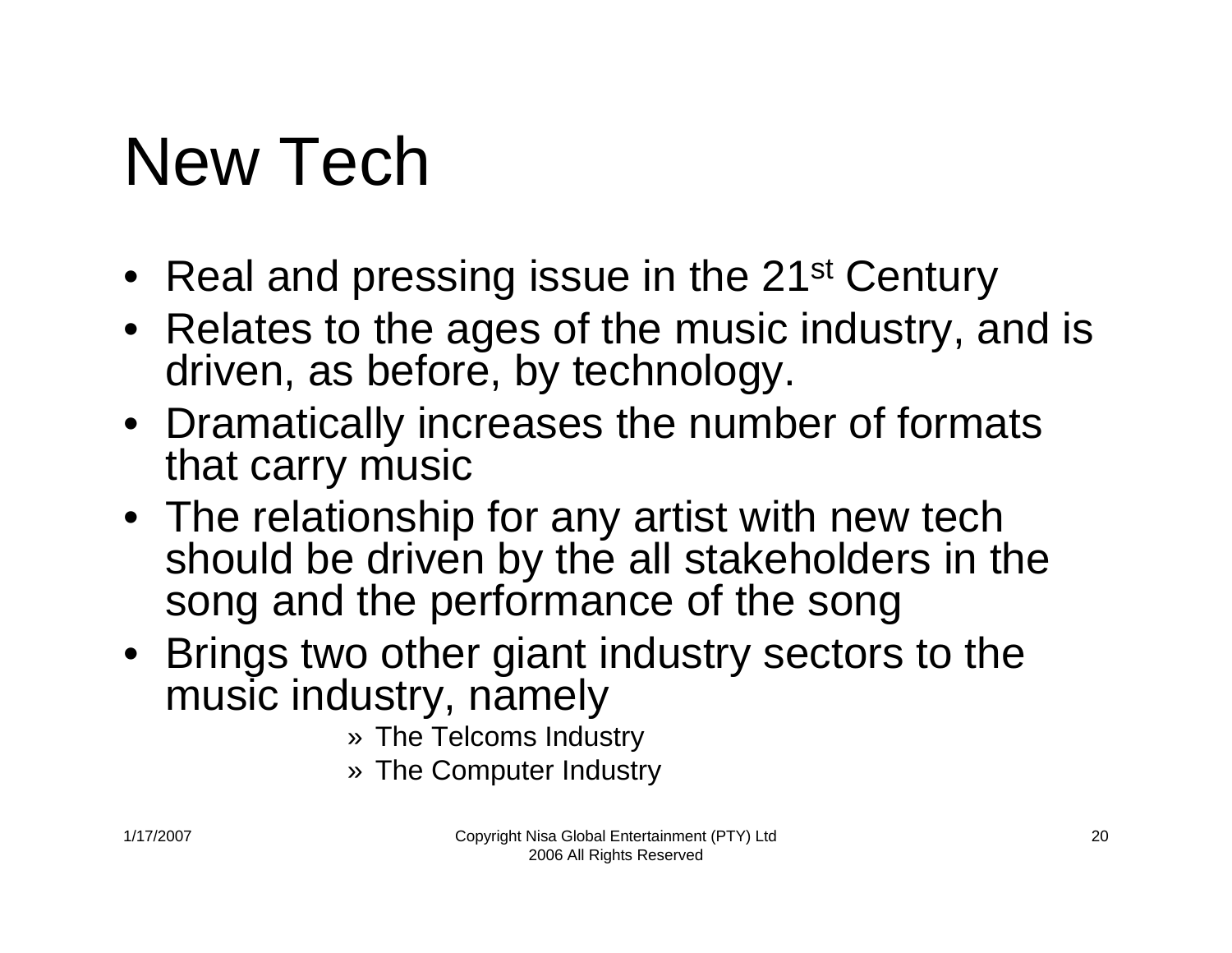#### 4. Two copyrights that concern the music industry

- •Musical Work Copyright….involves Authors, Composers, Arrangers & Publishers
- •Sound Recording Copyright ..involves Artists, producers, remixers, label



21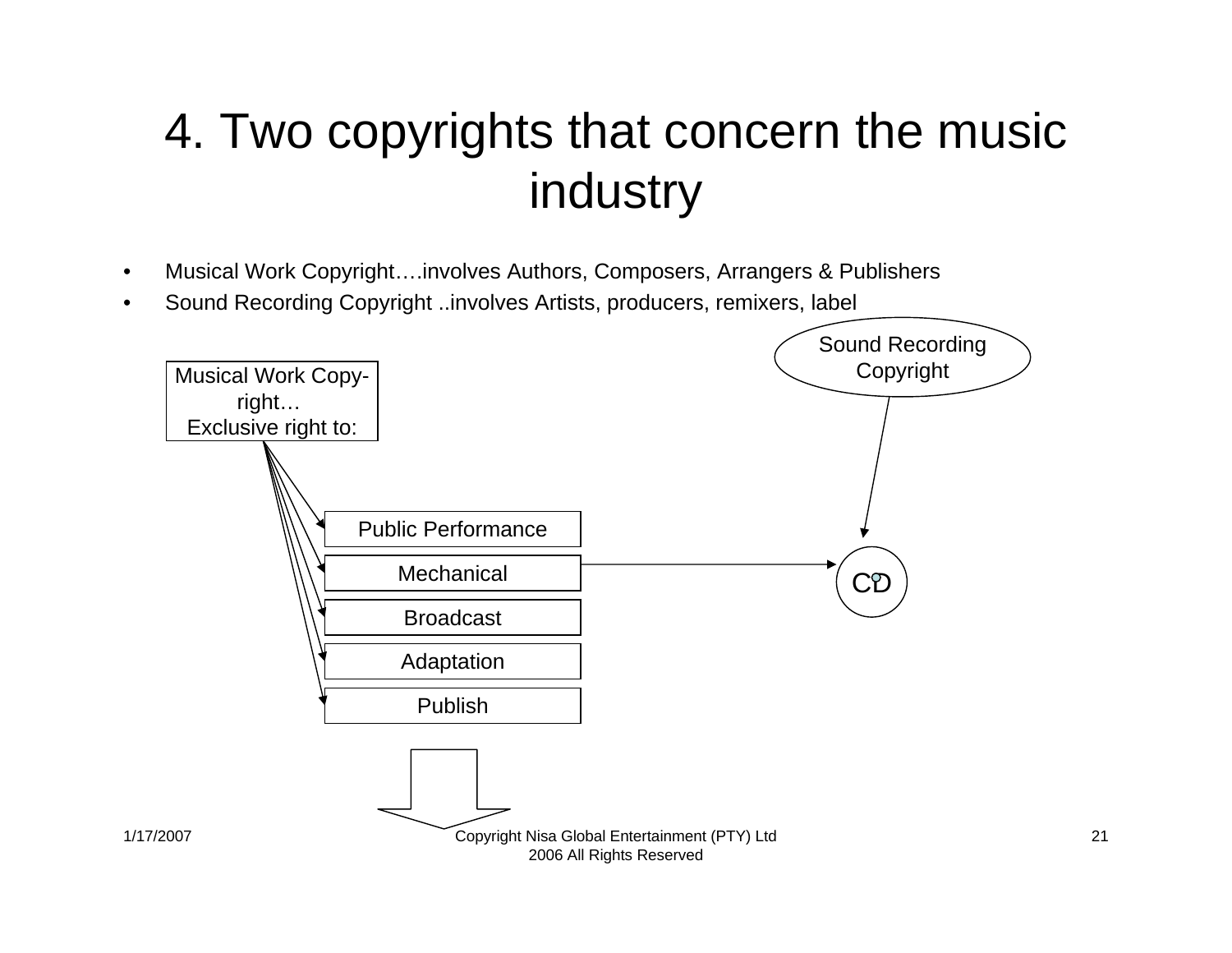# Mechanical Rights

#### • Phonographic Industries

- One copies a song, which requires a mechanical license, in order to make a sound recording…
- Valued at 6.76% of wholesale price (Published Price to Dealer – PPD)
- New tech industries tend to use a 5% of retail selling price
- Governed by blanket license agreements

#### • Broadcast Sectors

- Mechanical license required in order to broadcast music
- A synchronization license (putting music with a visual image) is a form of mechanical license, and is also required
- Valued at tariff rates set by the SARRAL and NORM on the basis of 30 seconds of usage
- Governed by blanket license agreements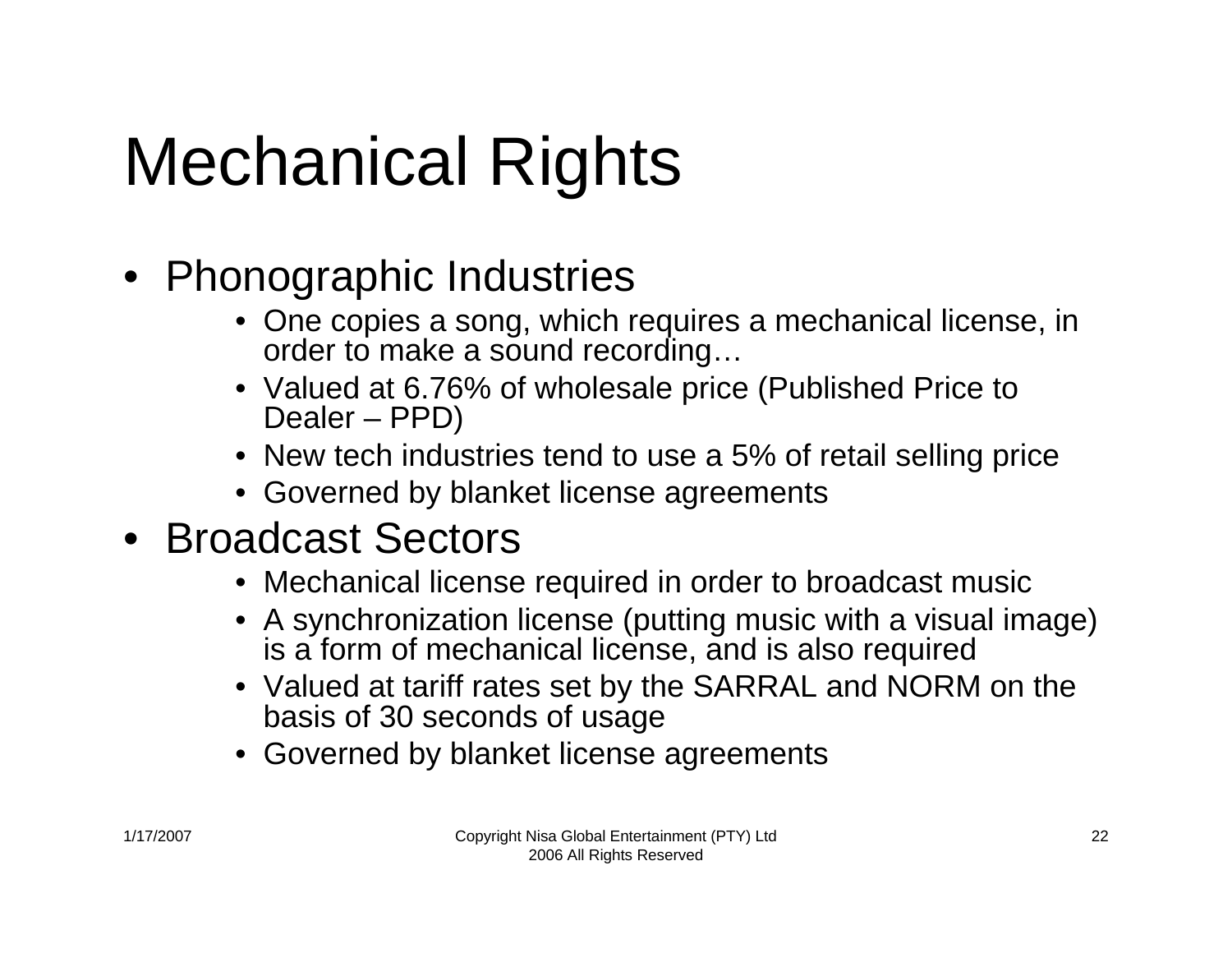# Neighbouring Rights

- Artist royalties
	- 6-12% of the Published Price to Dealer (PPD) \*\*
	- All formats
	- Involves a record company
- Producer royalties
	- 3-5% of the Published Price to Dealer (PPD)\*\*
- Occur from the sale of records
- Important factor for 'needletime'

#### \*\* - the 'wholesale' price